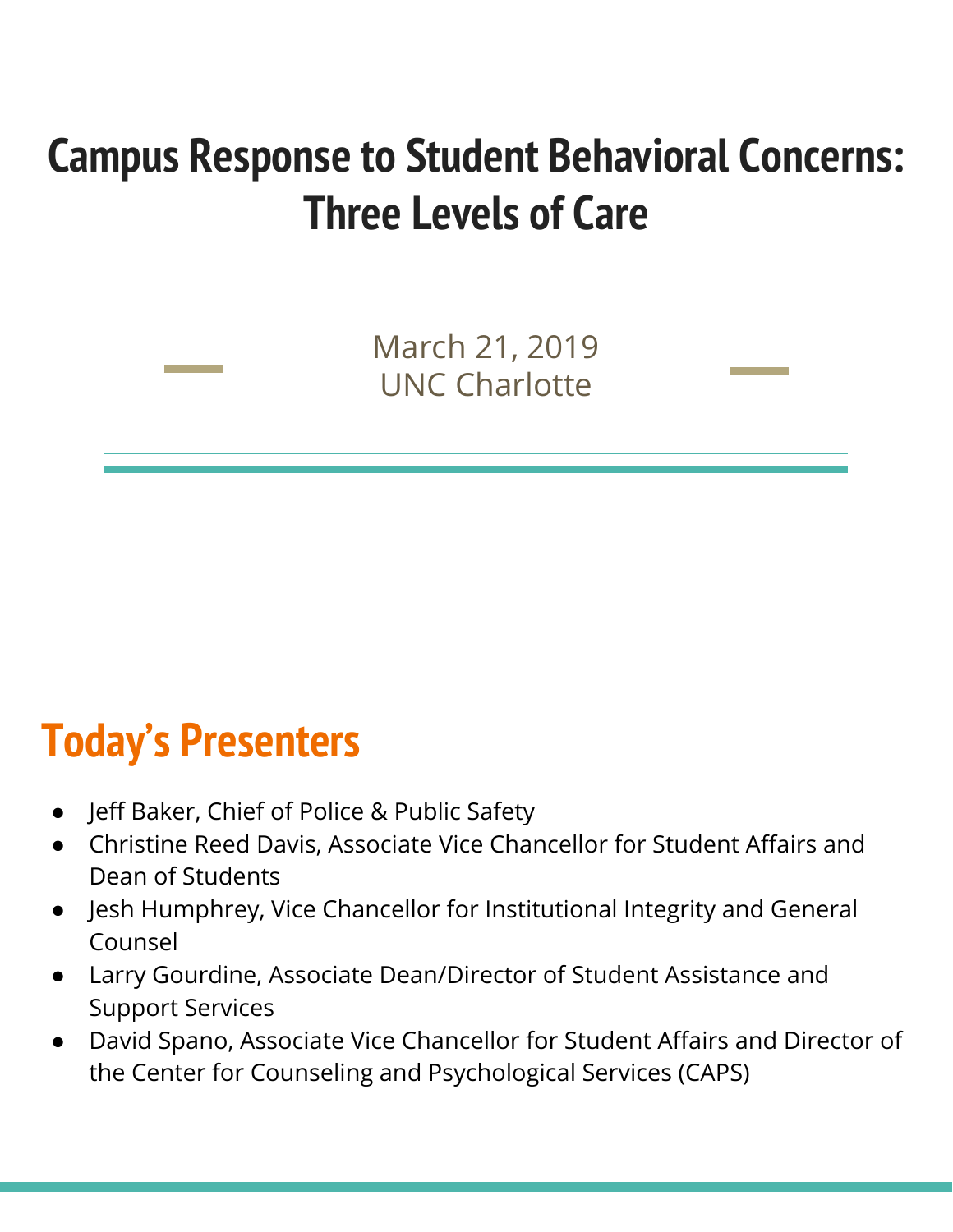# **Today's Presentation**

- Introduction of NinerCare
- Three tiers of interconnected care
- Resources utilized to assess behavior & provide support
- Legal and policy obligations
- Communication with campus community
- Q&A

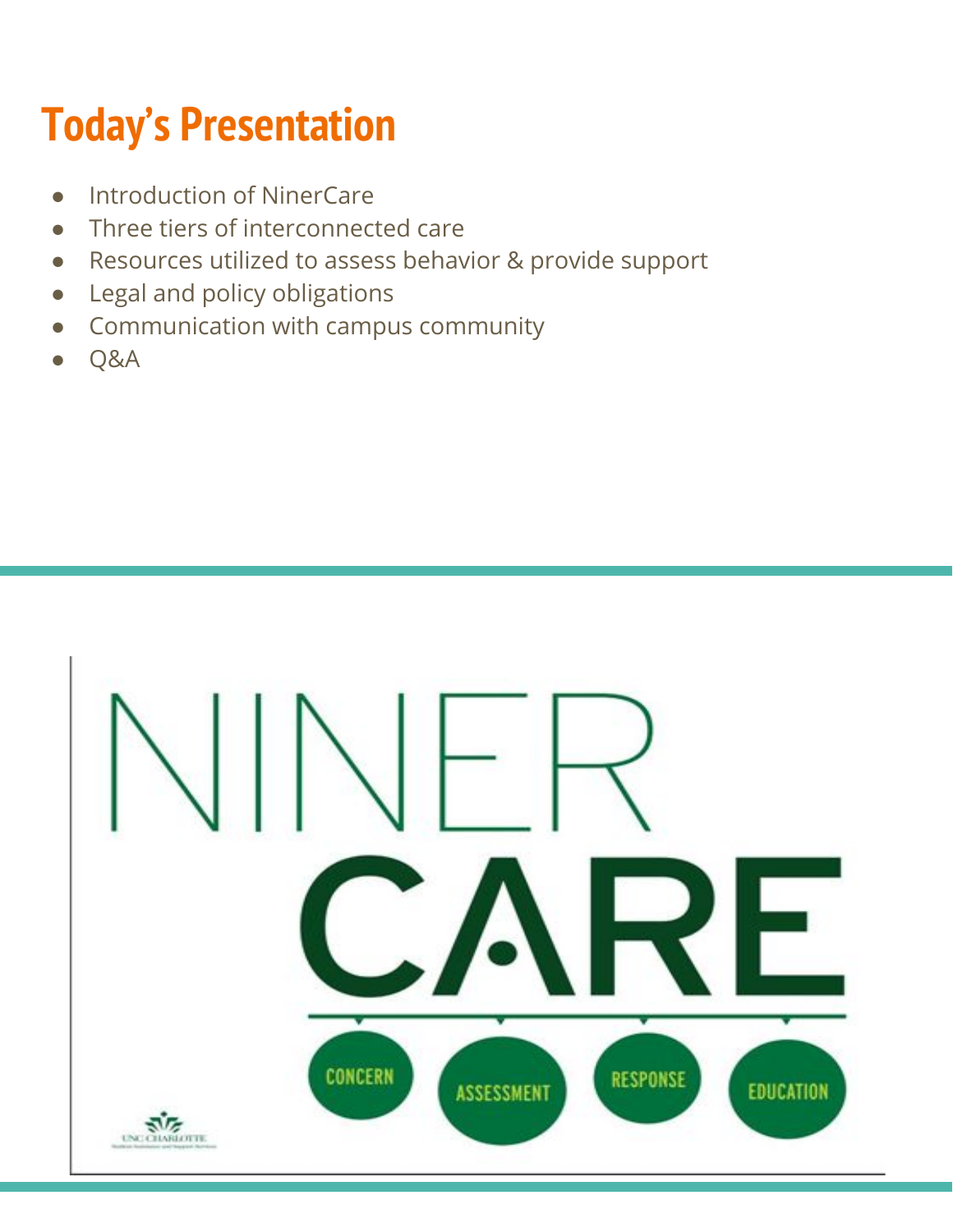# **What is NinerCare ?**

- Campus network designed to bring together information in order to identify students of concern
- Allows UNC Charlotte staff to investigate and determine if an identified student poses a potential threat to self, others, or the larger UNC Charlotte community
- Helps to develop an objective, coordinated action plan to collect information, assist the needs of the student, and protect the University community

# **NinerCare: 3 Tiered Approach**

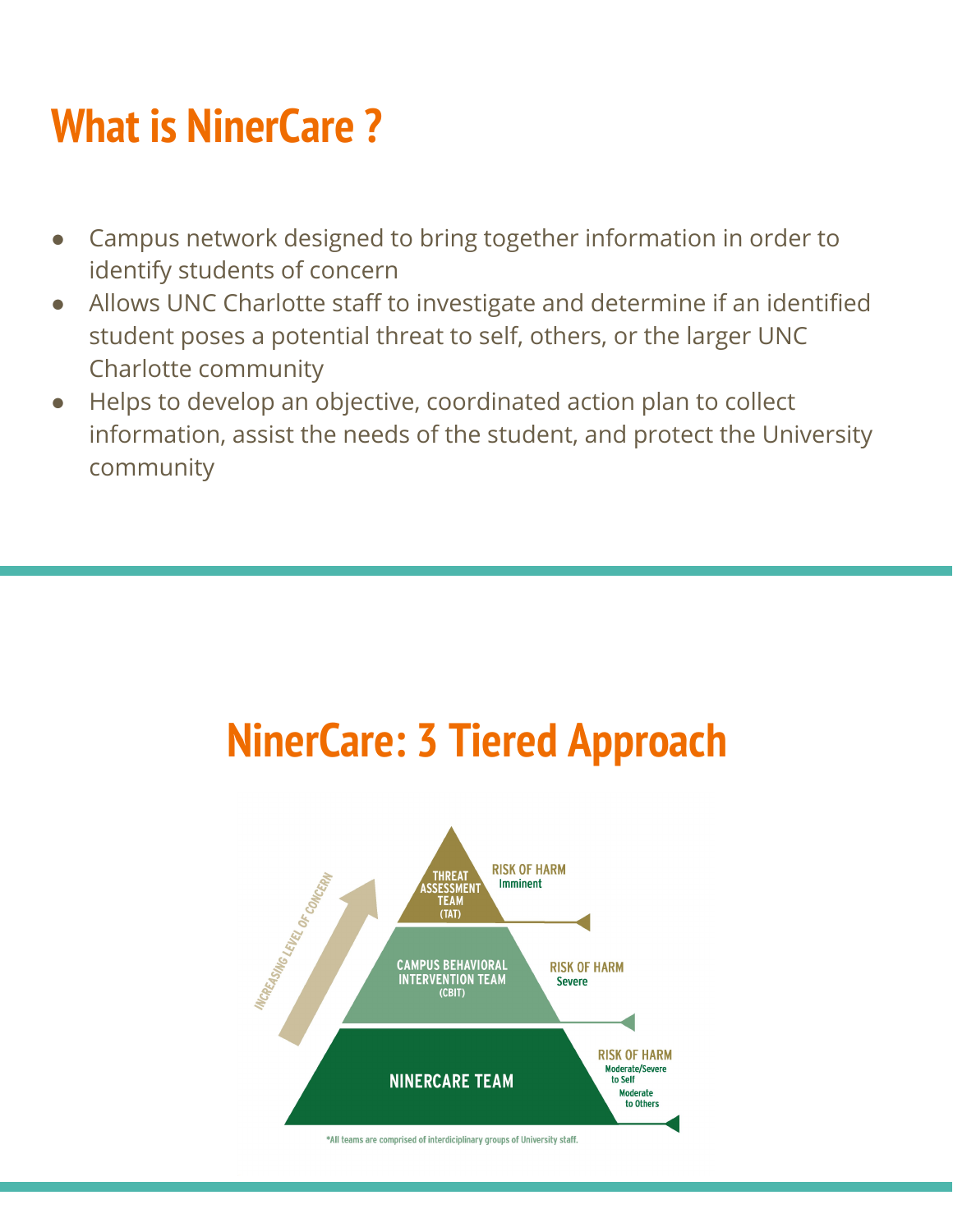# **Tier 1: NinerCare Team**

- Interdisciplinary early intervention team made up of staff from across campus
- Meets weekly to review students of concern referrals to determine appropriate action and intervention as needed by developing an individualized care plan
- Help mitigate the level of concern and connecting students to campus resources

### **Tier 1: NinerCare Team**

Composition of Team Members:

- Student Assistance and Support Services Office (Co-Chairs: Larry Gourdine and Katie Russo)
- **Student Conduct & Academic Integrity**
- Title IX Office
- Counseling and Psychological Services (CAPS)
- Housing and Residence Life
- **Disability Services**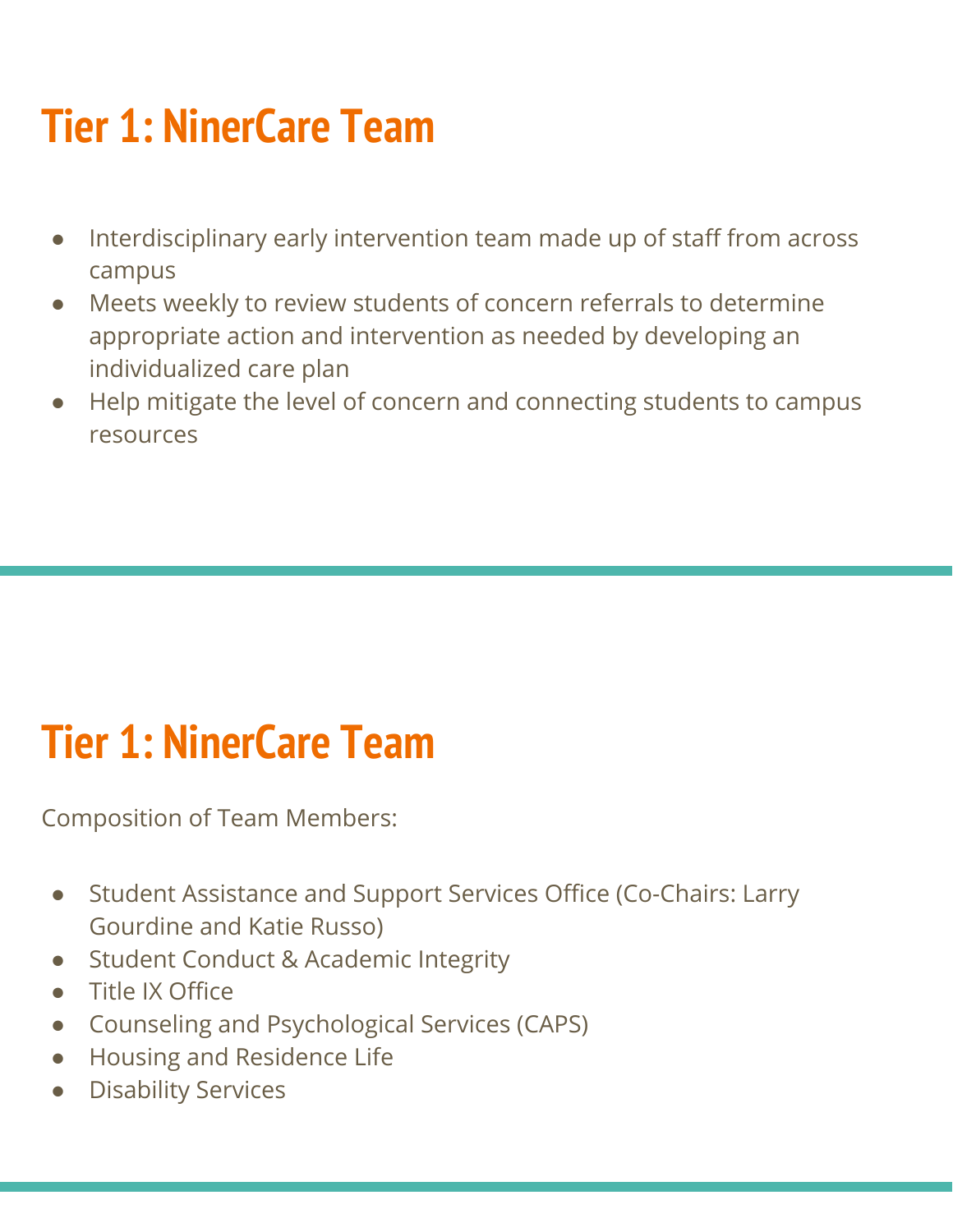# **Tier 1: NinerCare Team**

#### **RISK OF HARM**

- Moderate risk to others
- Moderate to severe risk to self
- *Medical or mental health concerns; academic issues; housing/food insecurity; substance use; eating disorders; crisis situations*

#### **Plan of Action**

Create an individualized action plan with the goal to mitigate risk of harm and to connect student to appropriate resources

### **Tier 1: NinerCare Team**

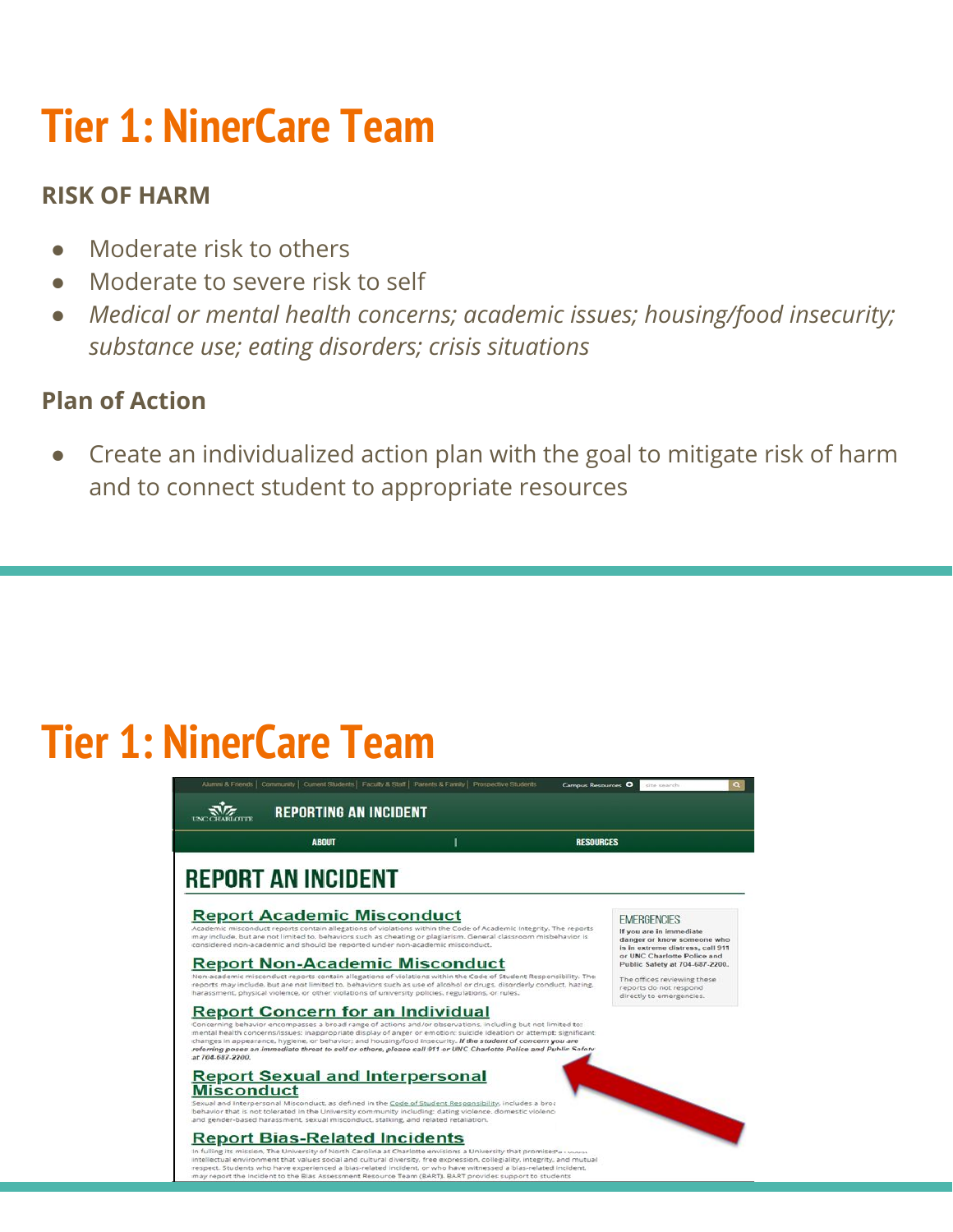# **Tier 2: Campus Behavioral Intervention Team**

- Interdisciplinary team that reviews and assesses concerning student behavior involving potential severe threat to self, others, or the broader campus community
- Engaged when previous attempts to mitigate a concerning student behavior persists or escalates; OR
- Engaged when student behavior is severe and requires broader review and assessment
- CBIT can make a recommendation to enact the Involuntary Protective Withdrawal (IPW) Policy
- If the IPW Policy is not recommended, CBIT will review/amend the actions plan or establish a behavioral contract for the student of concern

# **Tier 2: Campus Behavioral Intervention Team**

Composition of Team members/designees include::

- Dean of Students (Chair),
- Counseling and Psychological Services (CAPS)
- Police and Public Safety
- Housing and Residence Life
- Disability Services
- Student Assistance and Support Services
- Graduate School
- Student Conduct & Academic Integrity
- Legal Affairs (as counsel)
- Other University community members deemed relevant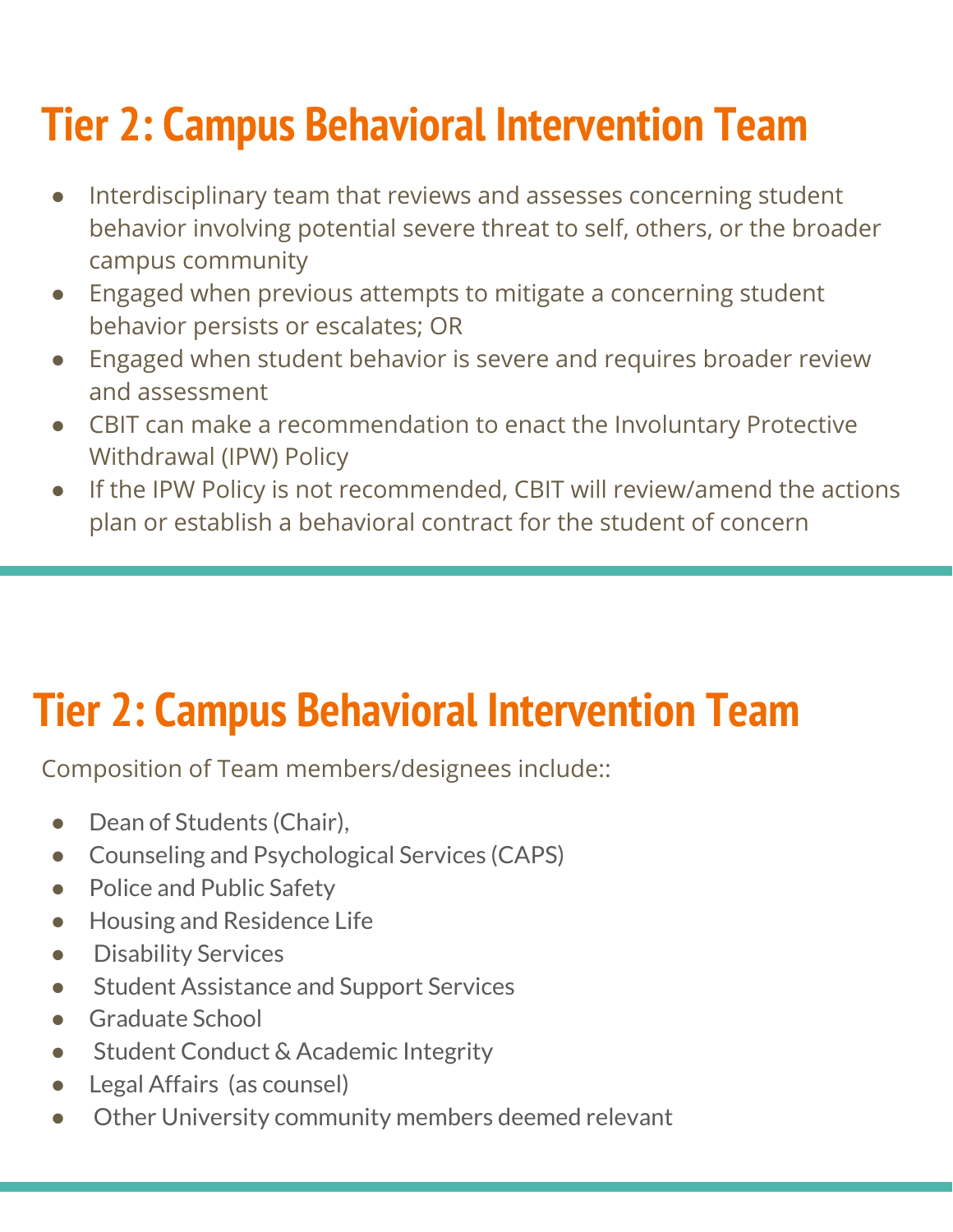# **Tier 2: Campus Behavioral Intervention Team (CBIT)**

#### **RISK OF HARM**

- Severe to Self or others
- Severe to broader campus community
- *● Communicating threats to others; severe disruption to community; significant medical or mental health concerns*

#### **Plan of Action**

- Review NinerCare Team action plan and determine if plan needs to be amended or continued to support the student
- Determine if a behavioral contract is necessary to mitigate the risk
- Recommends whether to enact the Involuntary Protection Withdrawal (IPW) policy

# **Role of CAPS staff in Niner Care and CBIT**

- Serve as mental health consultant to the team
	- Help with understanding diagnoses and other psychological phenomena
- Suggest options for responding
	- Treatment for students of concern
	- Care and concern meetings
	- "We've got this"
- Maintain ethical standards for treatment records
	- Do not disclose confidential information unless "imminent danger" standard is met
	- Record information in CAPS records
- What we cannot do
	- Predict the future
	- Guarantee outcomes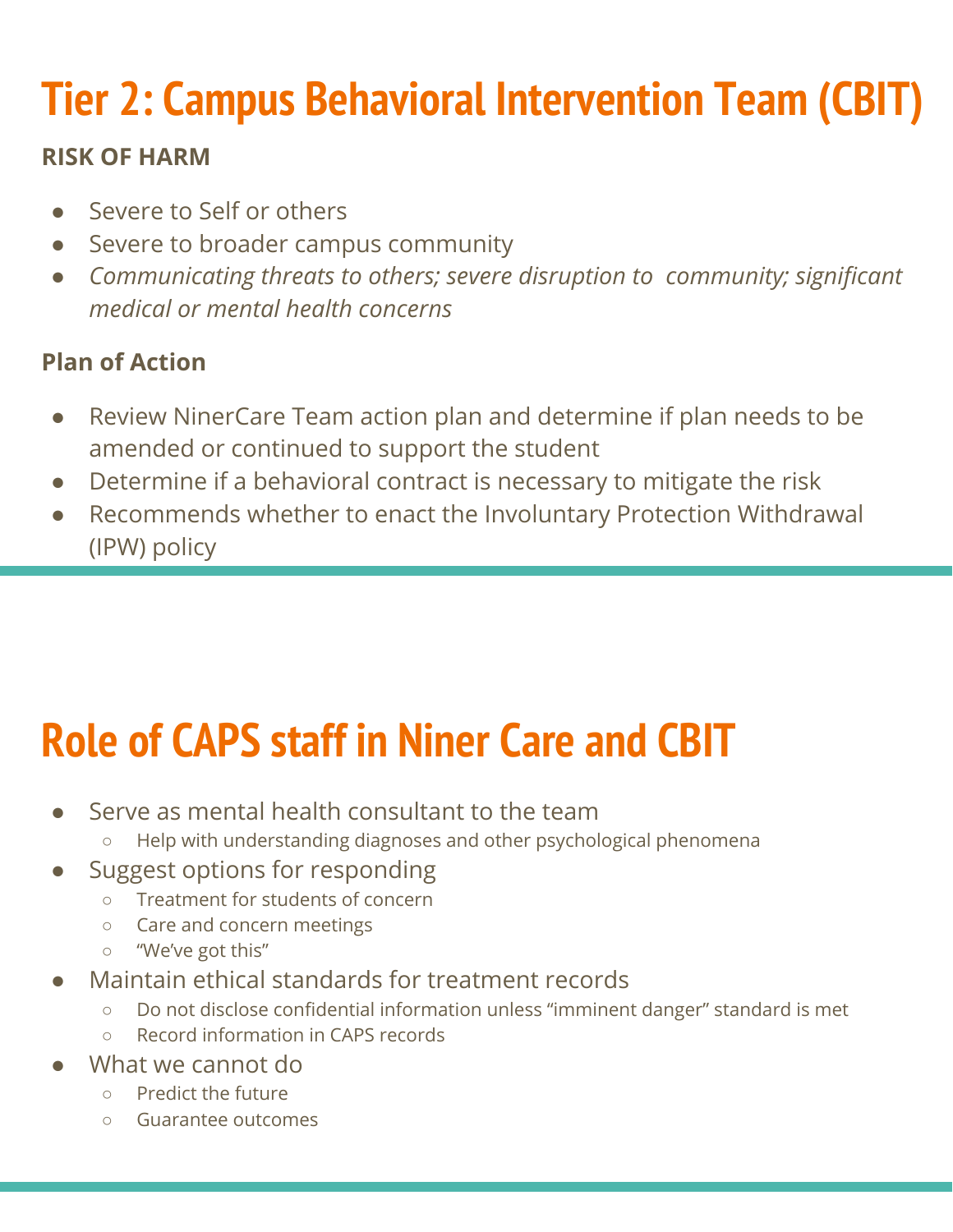# **Tier 3: Threat Assessment Team (TAT)**

- Interdisciplinary team that further reviews and assesses CBIT cases where the Involuntary Protective Withdrawal (IPW) Policy has been recommended
- TAT determines whether or not to enact the IPW Policy
- Engaged when student behavior poses imminent risk of harm to self, others, or the broader campus community with intent to protect the student or campus community

### **Tier 3: Threat Assessment Team**

Composition of Team Members:

- Dean of Students (Co-Chair)
- Police and Public Safety (Co-Chair)
- **Counseling and Psychological Services**
- **Student Assistance and Support Services**
- **Student Conduct & Academic Integrity**
- Legal Affairs (as counsel)
- Other University community members deemed relevant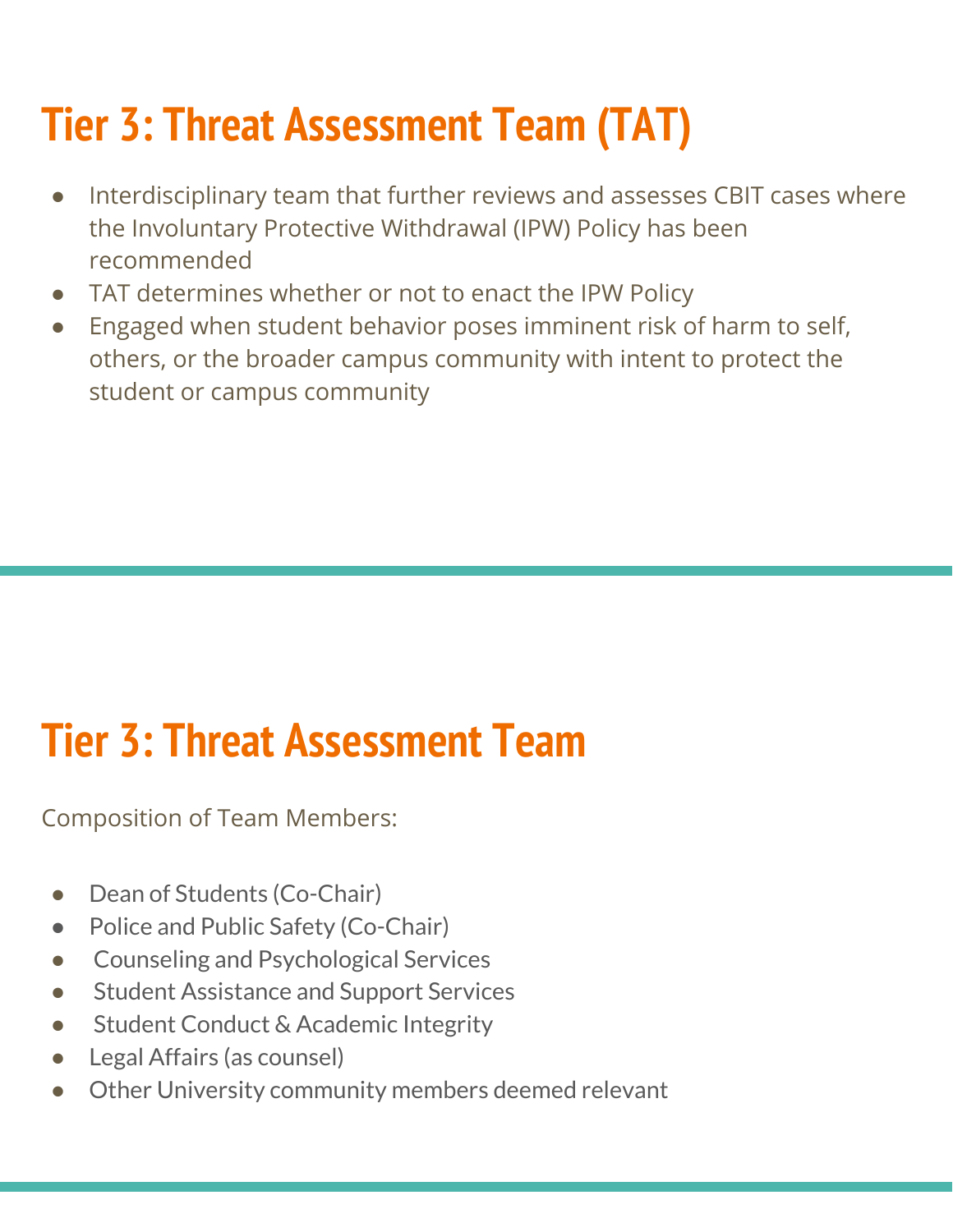# **Tier 3: Threat Assessment Team**

#### **RISK OF HARM**

- Imminent to Self or others
- Imminent to broader campus community
- *● Homicidal threats or actions; credible reports of weapons; significant repetitive harm to self*

### **Plan of Action**

- Involuntary Protection Withdrawal (IPW) policy enacted
- Further collection of information
- Communication with student regarding steps of IPW process

# **Structured Professional Judgement Guides (SPJs)**

- Based on empirical knowledge & professional practice/experiences
- Assist in identification of key factors
- Risk screening and risk assessment
- Indirect vs. direct risk
- Not a substitute for judgement, experience, or collaboration of campus professionals
- Multiple SPJ guides utilized in practice:
	- NaBITA threat assessment tool
	- WAVR-21
	- State BETA Team Assessment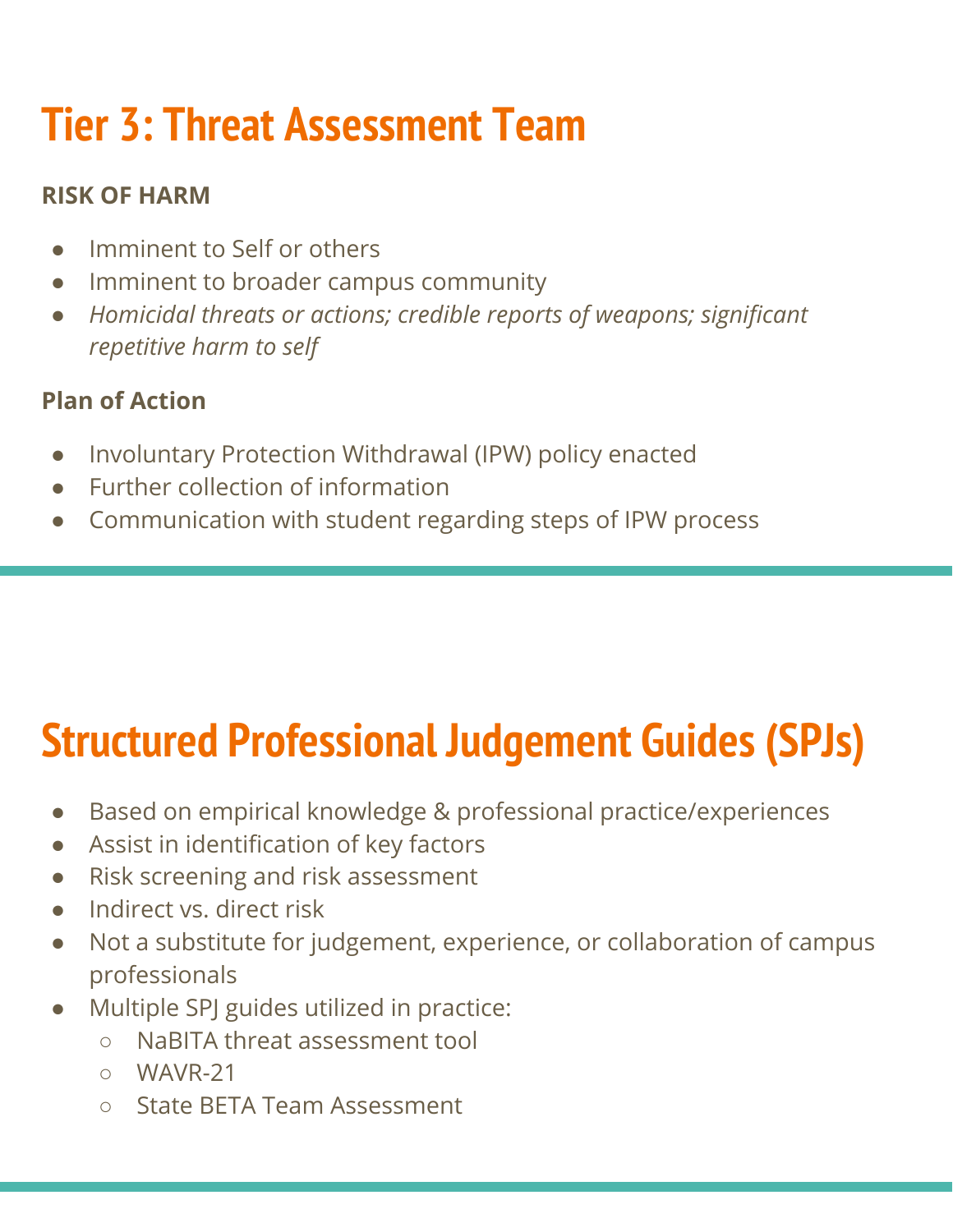#### NaBITA THREAT ASSESSMENT TOOL





- Workplace and campus-targeted violence
- Worksheet and grid
- 23 risk assessment factors
	- Motive for violence
	- Anger problems
	- Weapons skill/access
	- Organizational impact of real/perceived threats
- Intake questionnaire
- Documentation questionnaire

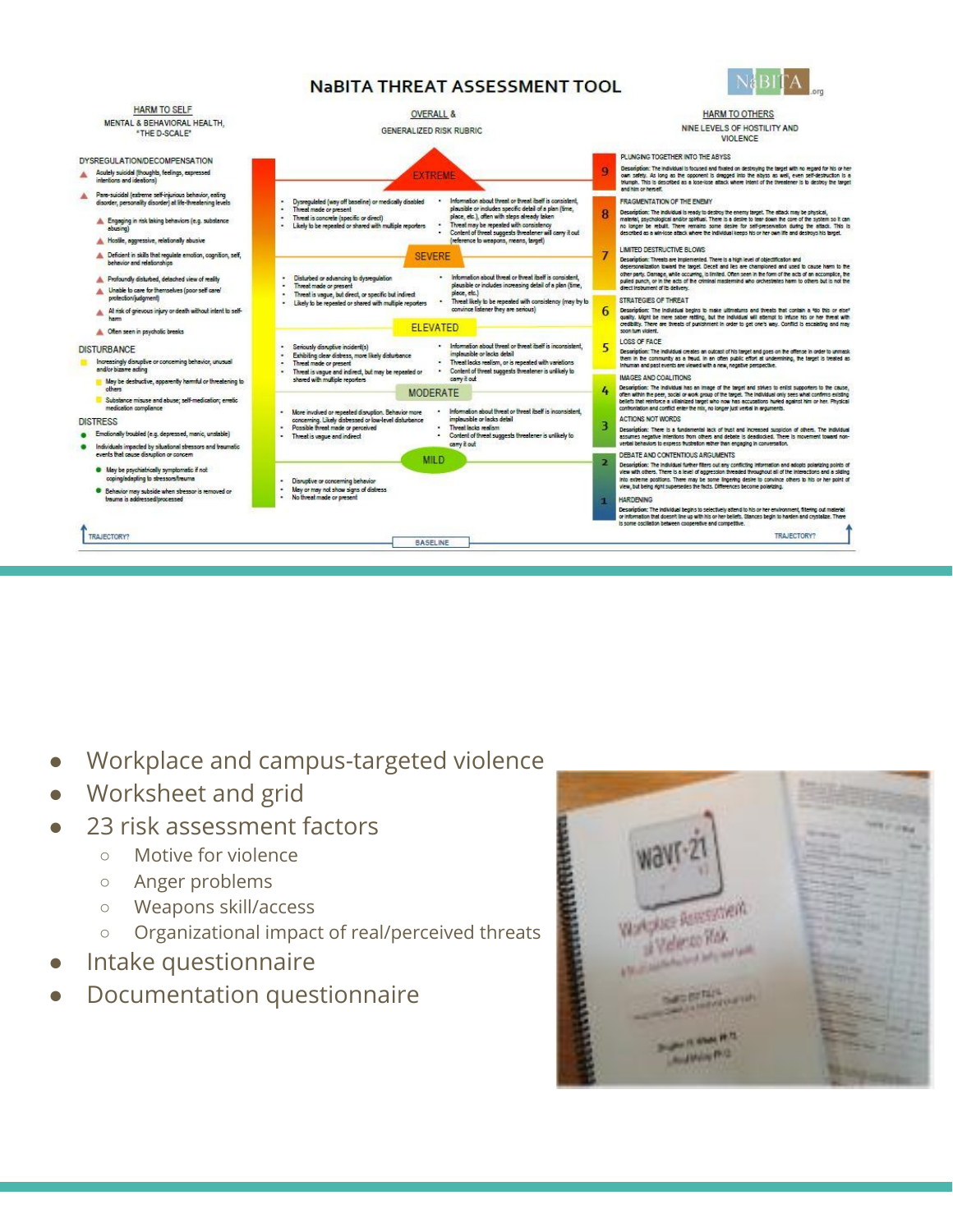# **Intersection of Care and Policy/Legal Obligations**

- ➢ University Policy 406: Code of Student Responsibility
	- Due process requirements
	- Applicable to ALL students equally regardless of disability status
- ➢ Legal Considerations
	- FERPA
		- Legitimate educational interests
		- Health and safety emergency
	- Clinician-Client Confidentiality
	- Americans with Disabilities Act (ADA) and Section 504
		- Qualified Student with a Disability
		- Accommodations (no fundamental program alterations or undue burden)
		- "Direct threat" standard

### **Involuntary Protective Withdrawal**

- ➢ "A significant risk to the health or safety of others [*or actual risk to their own safety*]"
	- "High probability of substantial harm" (not minor, speculative, or remote)
	- Based on "an individualized and objective assessment"
- ➢ University Policy 408: Student Involuntary Protective Withdrawal Policy
	- Emergency Interim Protective Withdrawal
	- Evaluation by mental health professional
		- Notwithstanding the evaluation, coordinator can make her own judgments so long as they are fair, stereotype-free, and based on reliable info from objective sources
	- Behavioral agreement as mitigation
	- Hearing
	- Readmission
	- Self-harm situations